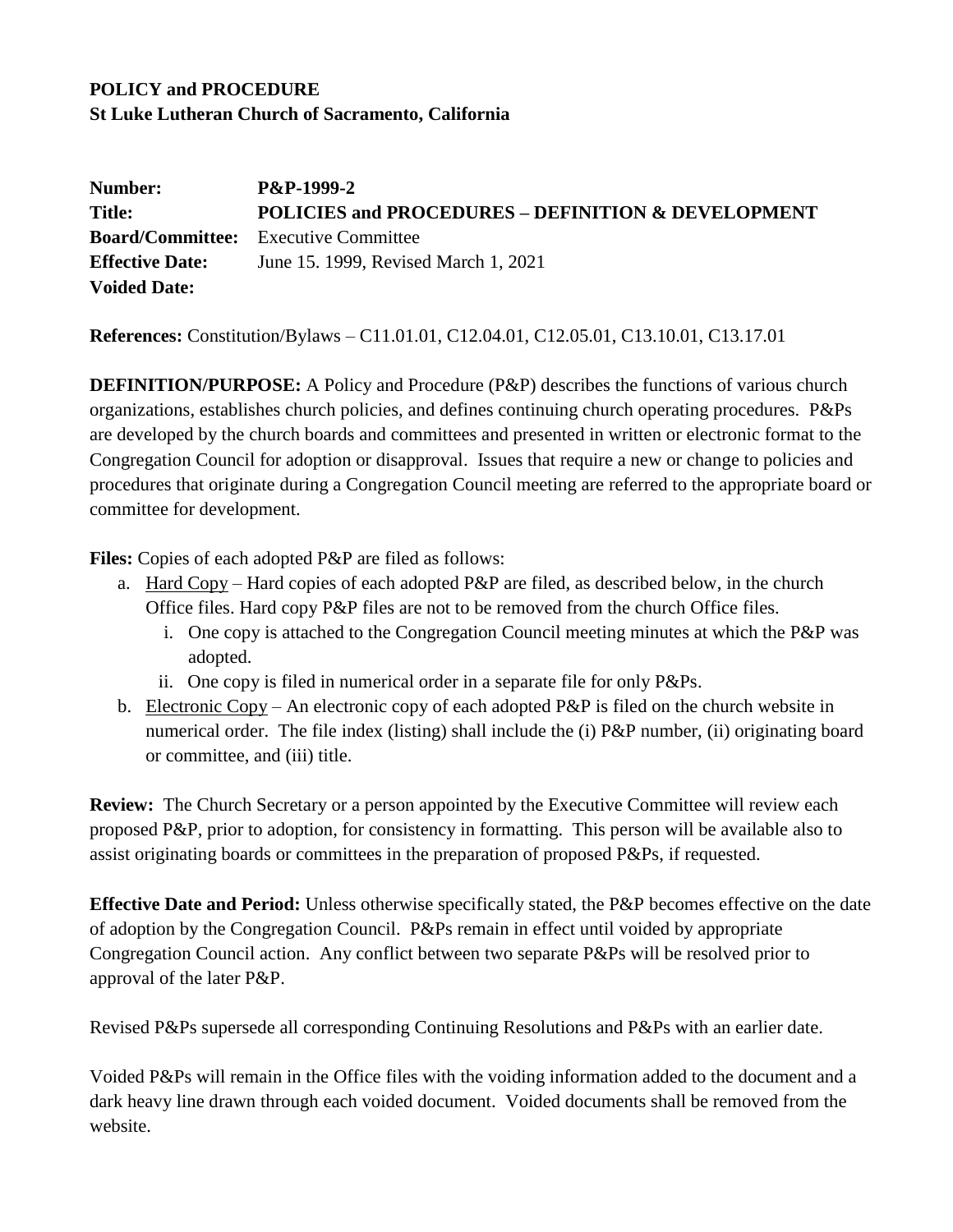### **P&P-1999-2 Page 2 of 3**

**P&P Number:** The P&P number shall consist of "P&P" followed by the year adopted (four digits), and then the appropriate sequential or serial number. Serial numbers are assigned in sequential order beginning with "1" for each calendar year without regard to the originating board or committee. For example, the third P&P for 2020 would be: P&P-2020-3.

## **Preparation Guidelines and Formatting Notes:**

- a. Font Times New Roman, 12 point.
- b. Margins Top 0.7"; bottom 0.5"; left 0.8"; right 0.7".
- c. Title Font Bold, uppercase font for the P&P number and title.
- d. Title Select titles carefully as this will be the primary means to find and retrieve existing documents.
- e. Originating Office Enter one of the following: an official church board or a recognized or approved church committee.

This P&P and the attachment provide the general format to be followed when developing P&Ps.

### **APPROVED:**

*Signature of Church Secretary (officer) Date Approved*

\_\_\_\_\_\_\_\_\_\_\_\_\_\_\_\_\_\_\_\_\_\_\_\_\_\_\_\_\_\_ \_\_\_\_\_\_\_\_\_\_\_\_\_\_\_\_\_

**\_\_\_\_\_\_\_\_\_\_\_\_\_\_\_\_\_\_\_\_\_\_\_\_\_\_\_\_\_\_ \_\_\_\_\_\_\_\_\_\_\_\_\_\_\_\_\_**

#### **VOIDED:**

*Signature of Church Secretary (officer) Date Voided*